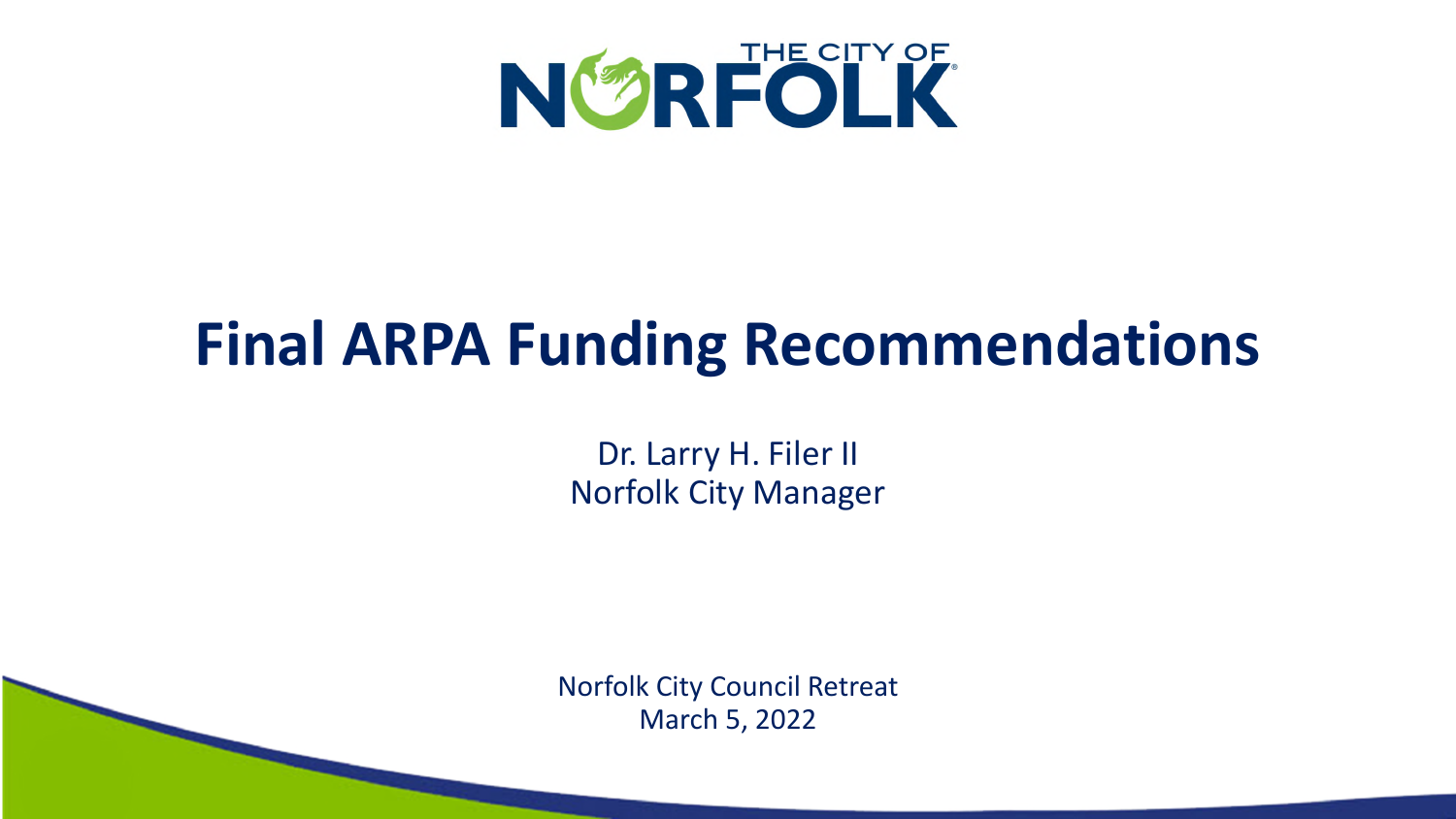# **Manager's Final SLFRF Recommendation**

- The investment plan considers just the City's SLFRF portion of the ARPA funding
- This investment plan incorporates:
	- Public feedback
	- Additional conversations with council members and Mayor
	- Additional information on out-year budgets
	- Announcement of federal funding to begin construction of flood mitigation plan.
- This plan takes a slightly different approach to investing the ARPA dollars than the previous recommendation.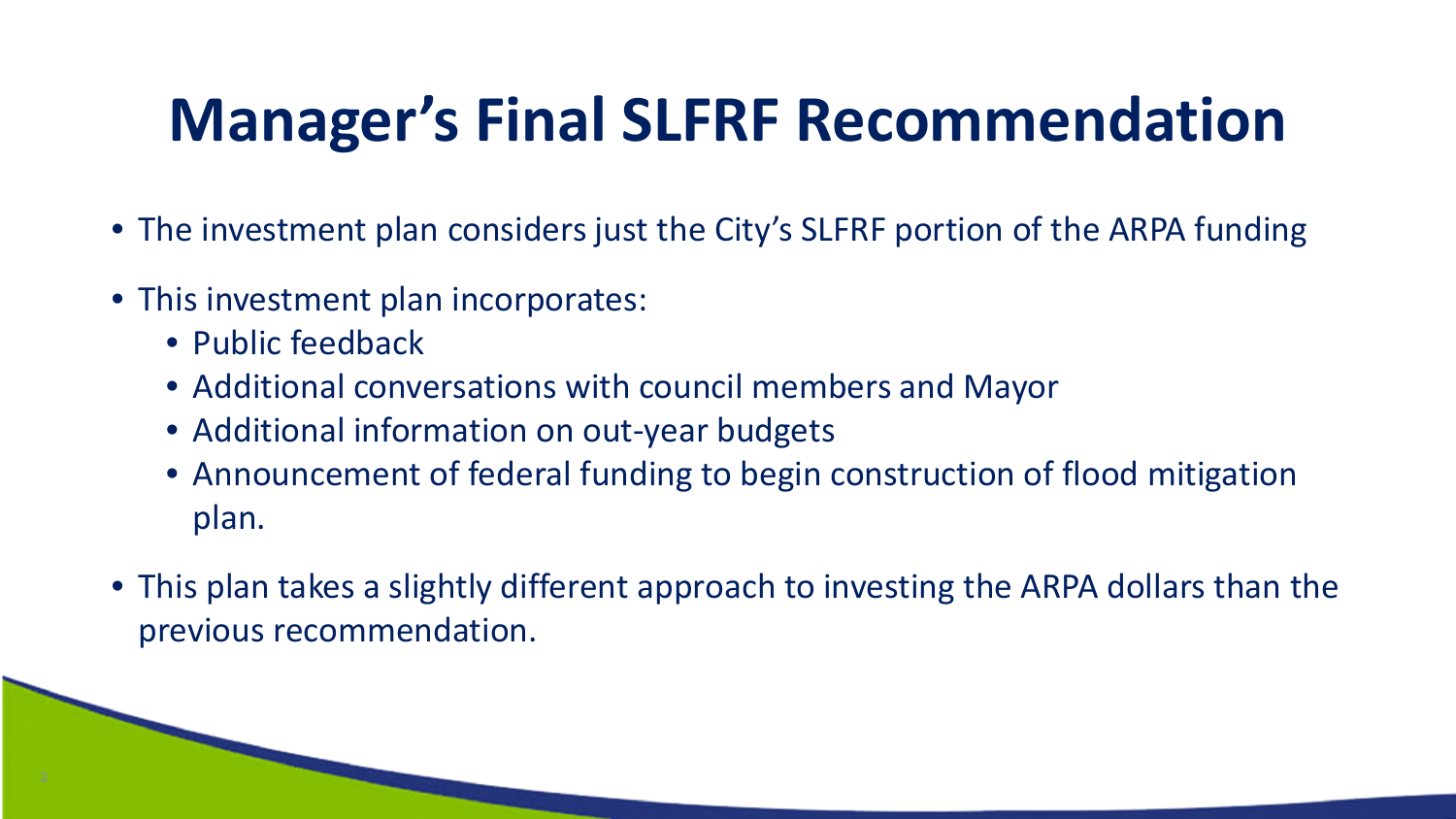#### **OVERVIEW OF ARPA**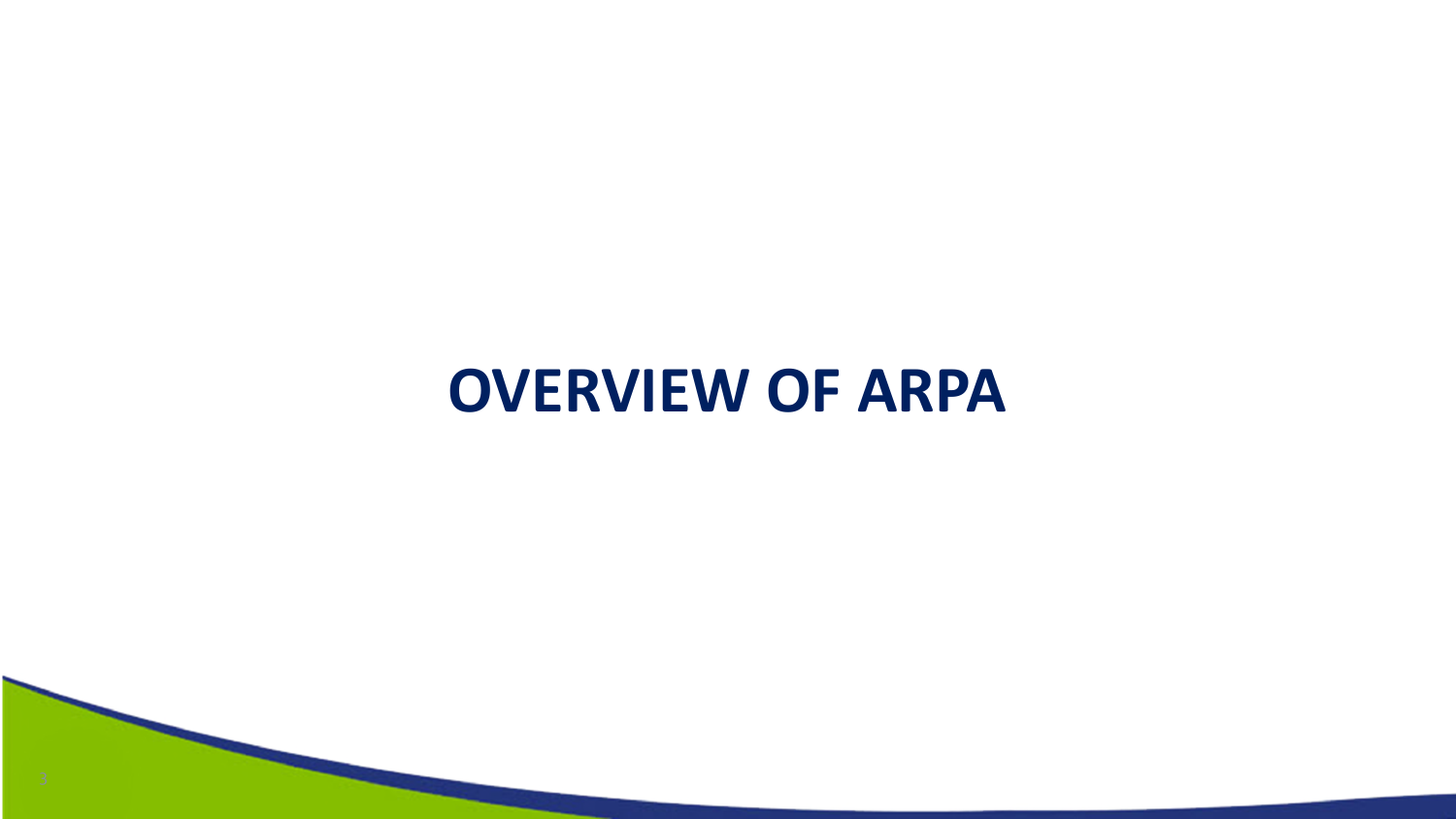#### **Background – ARPA Overview**

\$154,141,050

#### **March 11, 2021** – American Rescue Plan Act (ARPA)

- City of Norfolk receives \$154M in State and Local Fiscal Recovery Act Funds (SLFRF)
- NPS receives \$113M in ESSER III Funds
- Virginia receives additional \$414M in ERA II funding for VA Housing

Must be encumbered by December 31, 2024 and spent by December 31, 2026

> \$106,991,262 Metropolitan City Funds

> > **\$47,149,788**  County Funds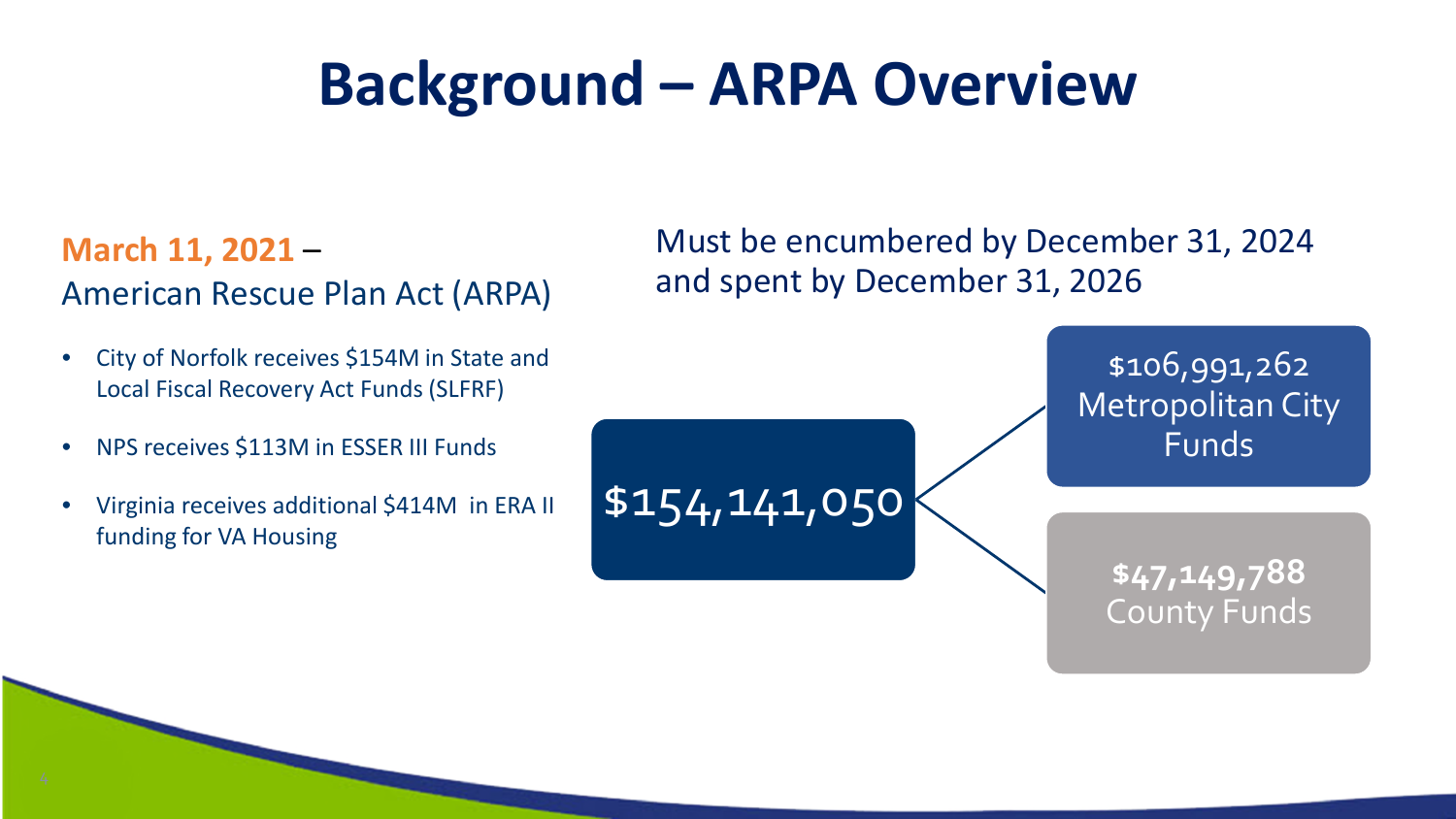### **SLFRF Funds**

- State and Local Fiscal Recovery Funds (SLFRF)
	- \$350 Billion of the total \$1.9 Trillion ARPA
	- The remaining 82% of ARPA funds went directly to residents and business
		- \$50 Billion to FEMA for vaccine/testing clinics Our Military Circle clinic
		- \$28.6 Billion to the Restaurant Revitalization Fund
		- Increased SNAP benefits by 15%
		- \$21 Billion for rental assistance
		- \$5 Billion for homelessness
		- \$1,400 direct payments to households
- Unlike CARES, Local Fiscal Recovery Funds allows localities to use funds to offset the revenue losses due to COVID-19 in the previous full fiscal year.
	- Staff have confirmed we are eligible to use the entire \$154 Million for this use.
	- We are not recommending that spend plan to council.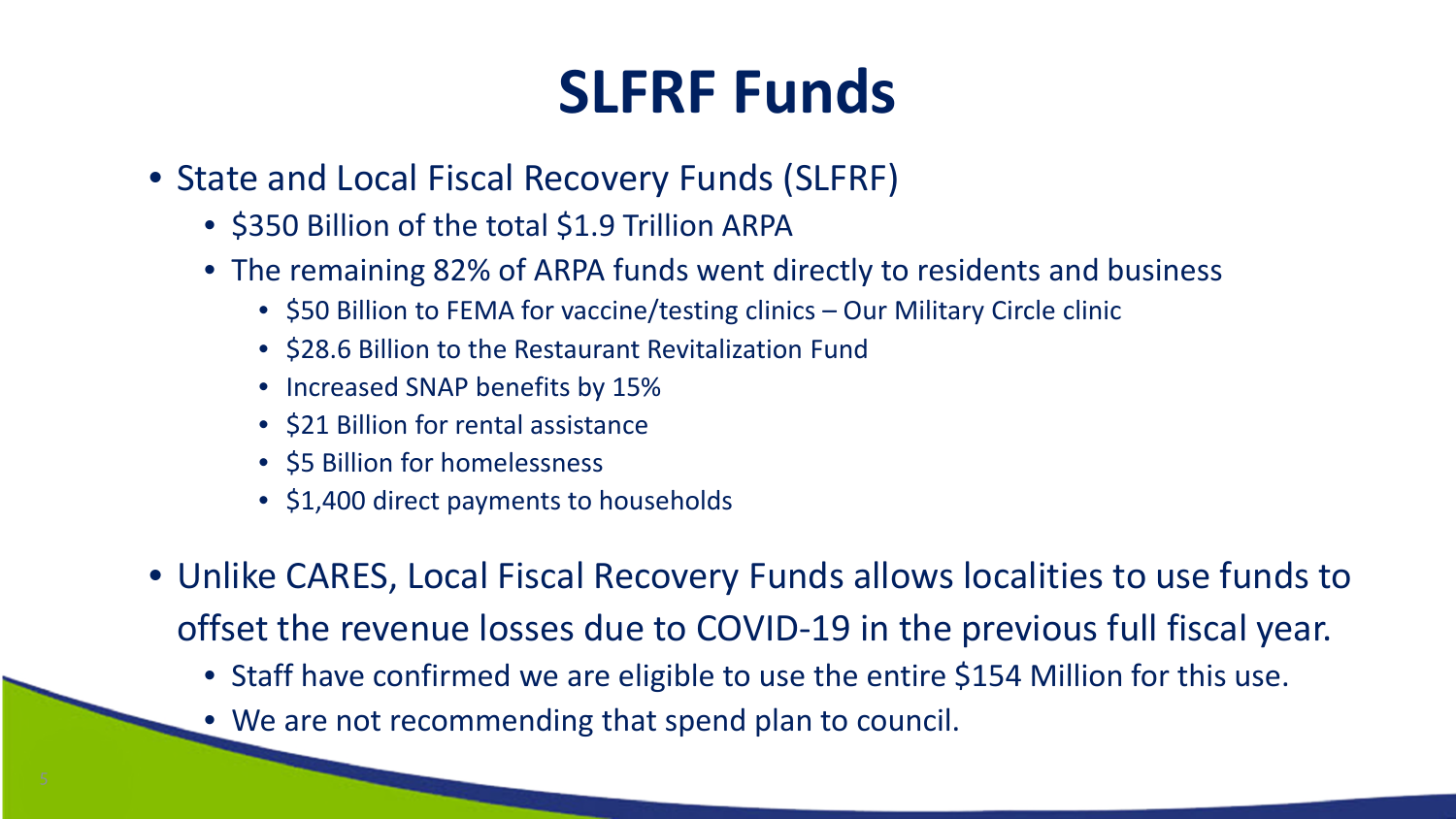#### **FISCAL REALITIES**

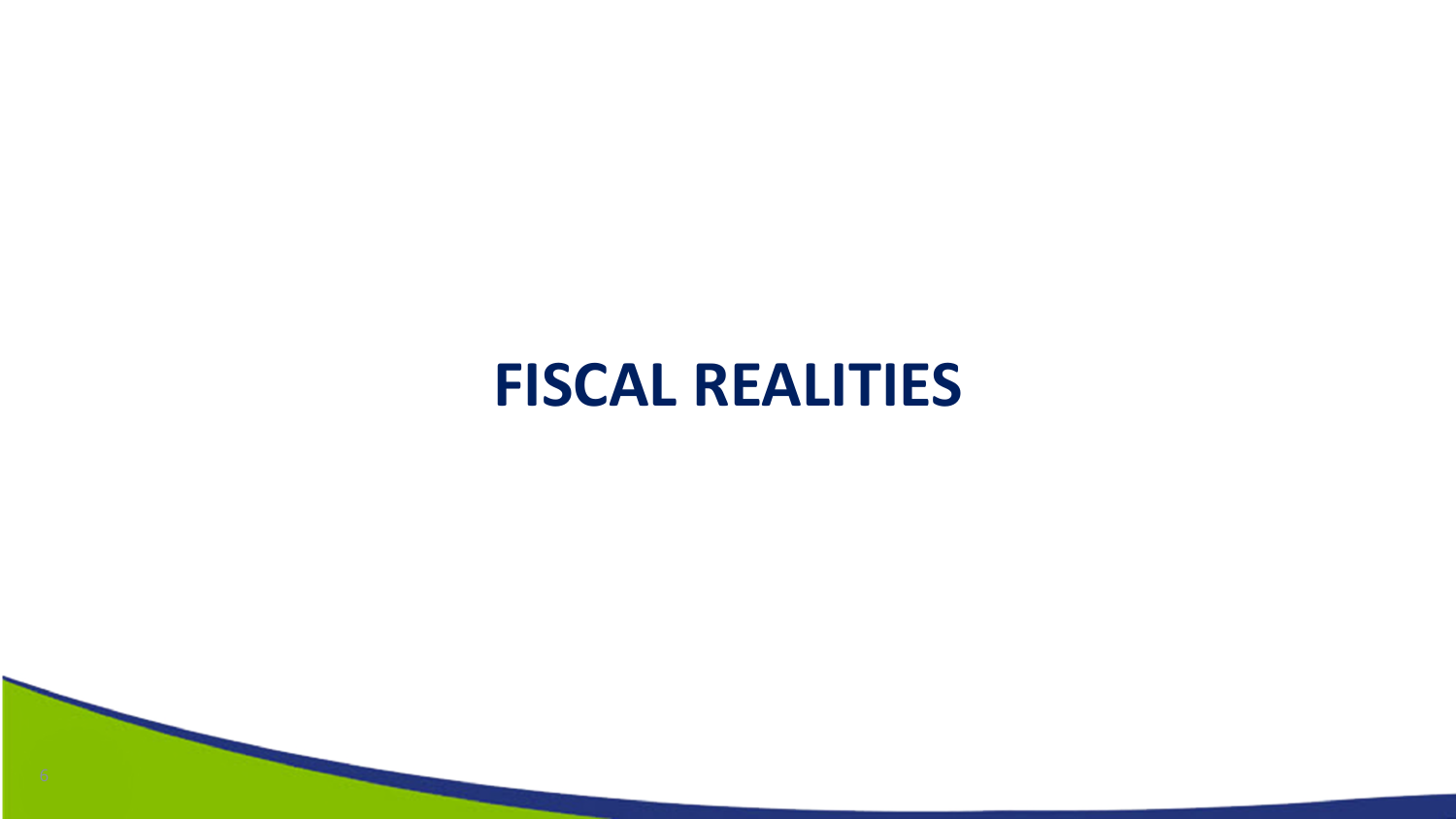#### **Five-Year Forecast Scenarios (in millions)**

#### **General Fund Operating Budget Forecast**

Scenario: Enhancements \$5 M

| <b>Description</b>                  | <b>FY 2023</b> | <b>FY 2024</b> | <b>FY 2025</b> | <b>FY 2026</b> | <b>FY 2027</b> |
|-------------------------------------|----------------|----------------|----------------|----------------|----------------|
| <b>On-going Revenue</b>             | \$739.5        | \$755.1        | \$799.8        | \$816.7        | \$834.8        |
| <b>On-going Expenditures</b>        | \$750.8        | \$774.2        | \$809.2        | \$826.4        | \$841.2        |
| <b>Structural Surplus/(Deficit)</b> | (511.3)        | (519.1)        | (59.4)         | (59.7)         | (56.4)         |
|                                     |                |                |                |                |                |
| <b>Cumulative Surplus/(Deficit)</b> | (511.3)        | ( \$30.4)      | (539.8)        | (549.5)        | (555.9)        |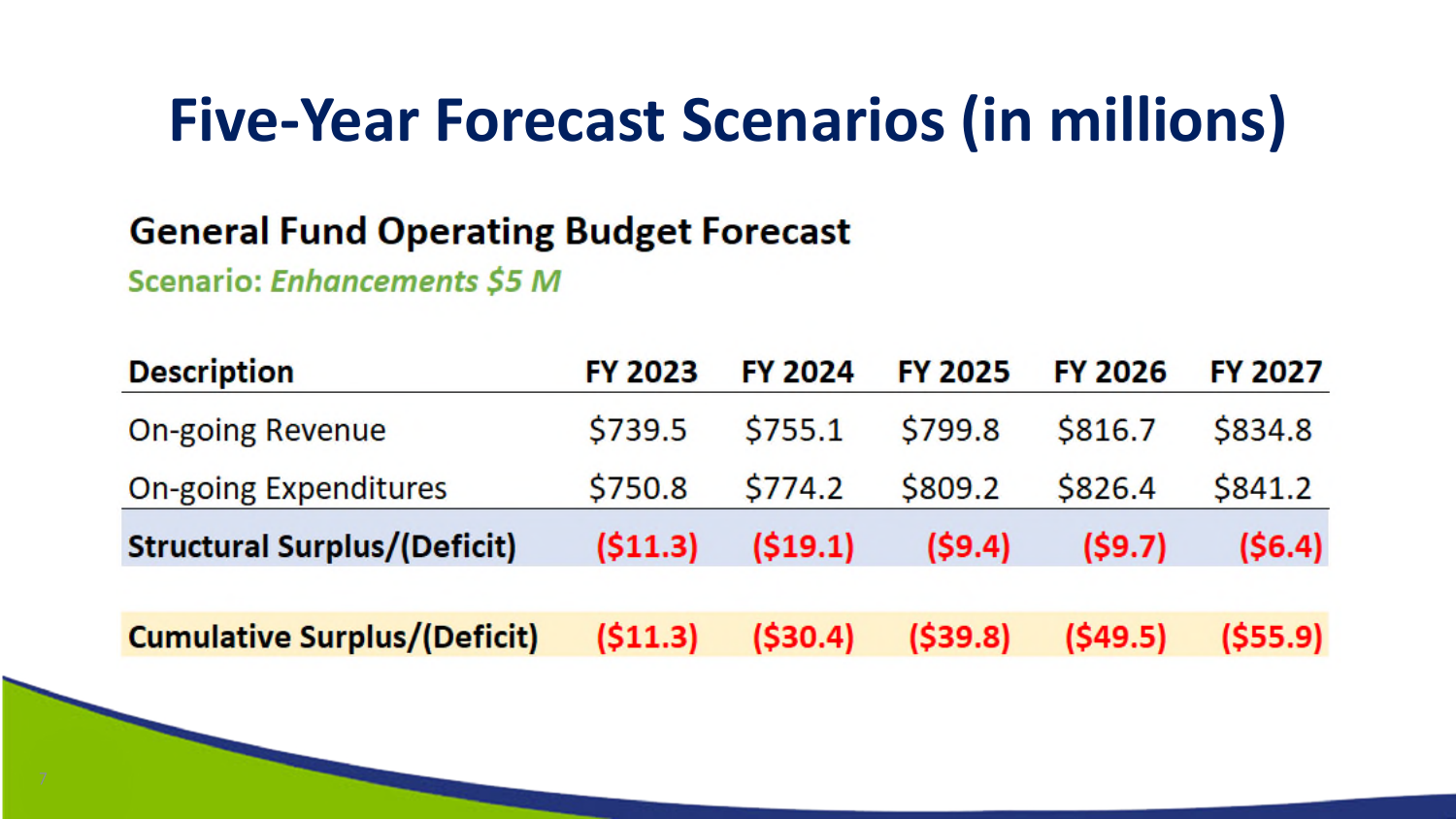#### **Five-Year Forecast**

#### *Bridging the Gap back to Structural Balance*

- Revenue growth mitigated the structural imbalance in FY 2023
- Structural imbalance increases in FY 2024 due to:
	- Revenue growth revised down with the delay in casino opening to FY 2025; and
	- Expenditure growth outpaces revenue growth
- Revenue growth begins to outpace expenditure growth in FY 2026
- Projected budget gap by FY 2027 is manageable and shrinking
- Maintaining recommendation to use ARPA funds via revenue loss provision to bridge the financial gap from now to then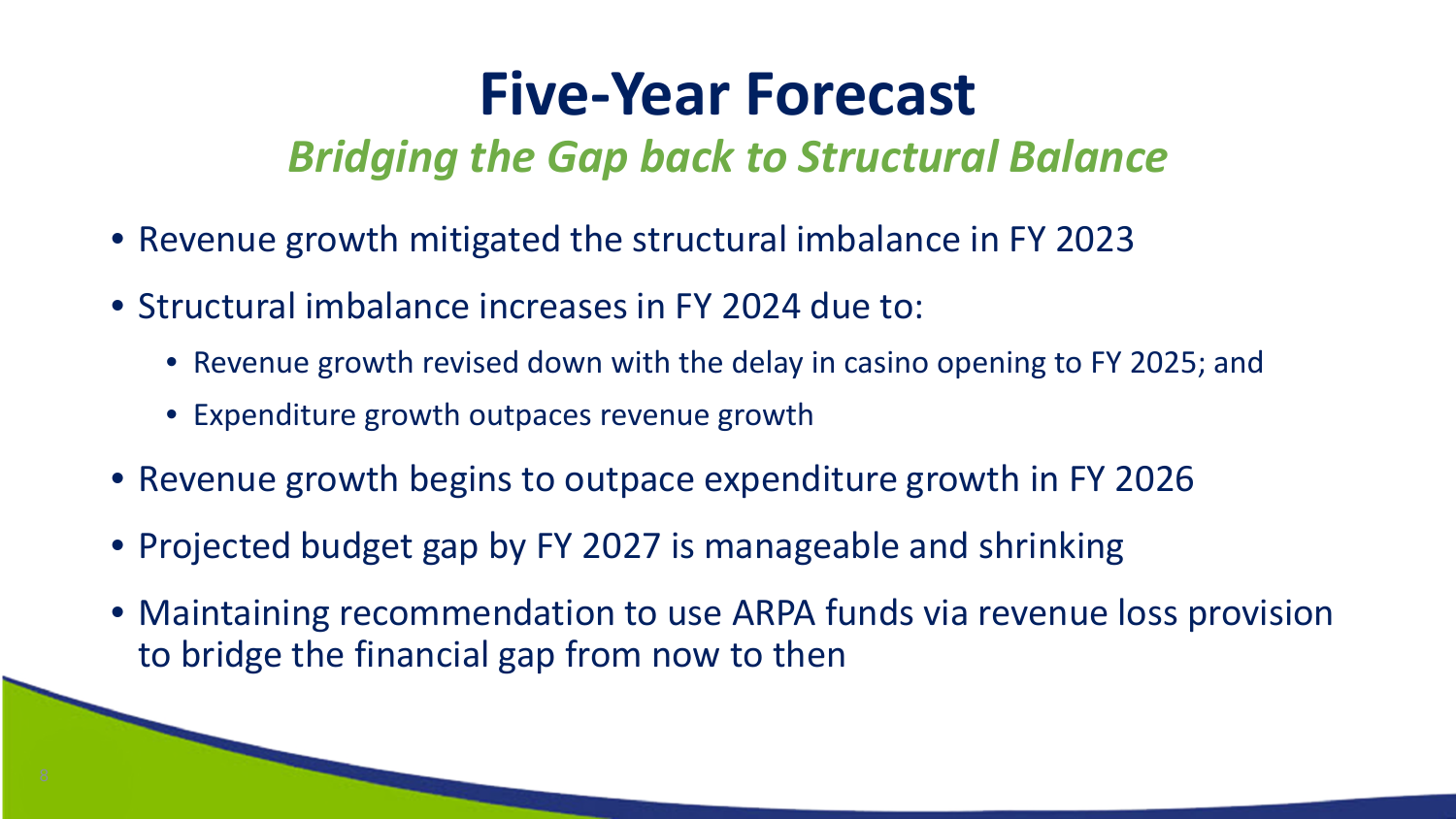### **The Floodwall Announcement**

- President Biden's infrastructure bill contained \$250 Million for the Army Corps to commence construction of Norfolk's Coast Storm Risk Management project.
- The entire project includes the current phase from Harbor Park to Nauticus as well as:
	- Nauticus to Fort Norfolk
	- Pretty Lake
	- Lafayette River

• Entire project is estimated to cost around \$1.8 Billion.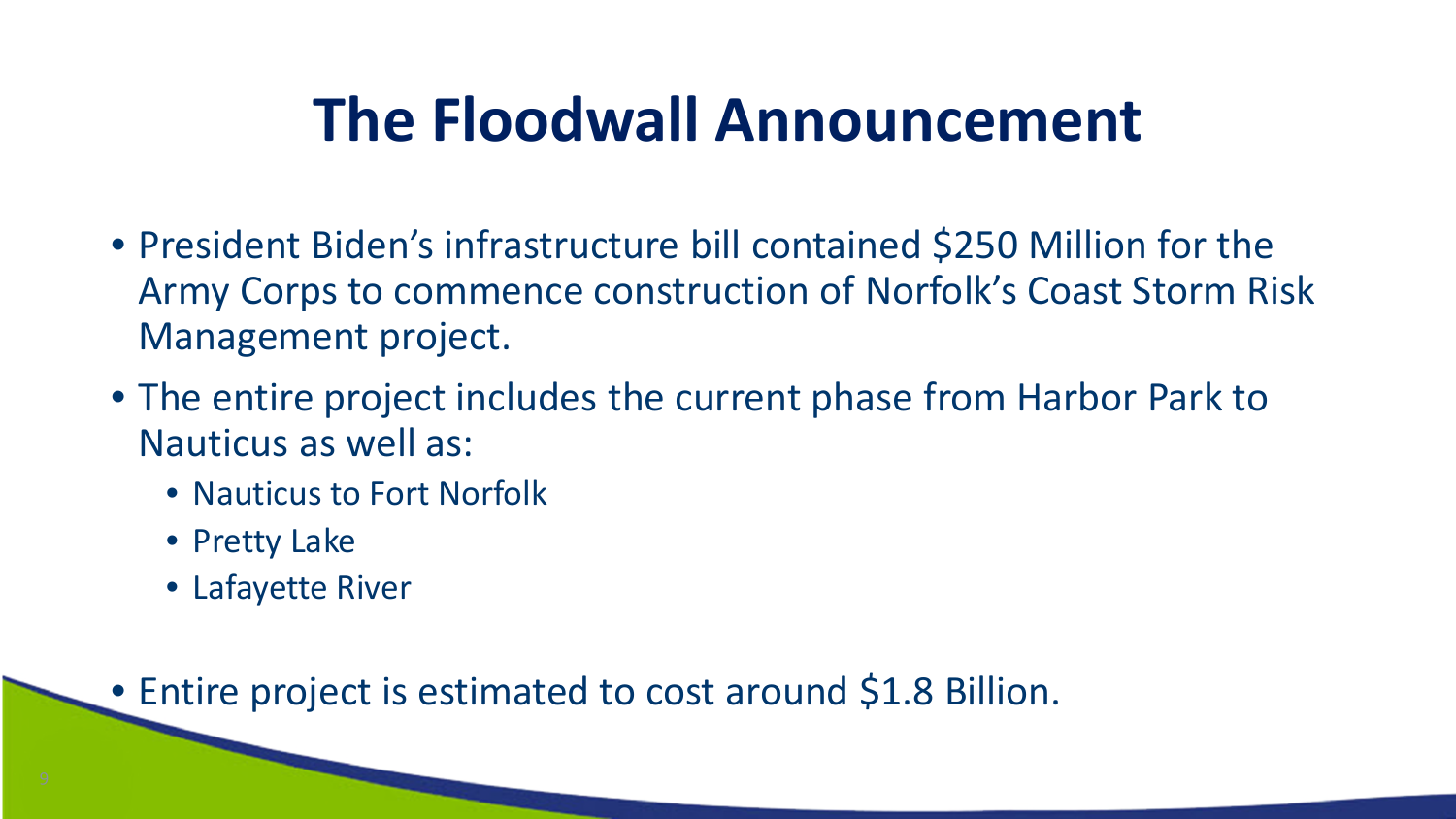#### **The Floodwall Implications**

- The project has a 35% non-federal match
	- For this first tranche of funding that equates to \$134 Million
- City is not responsible for the match immediately (first in funds) or all in one lump-sum at some point (last-in funds).
- We pay our match as invoices come due. Staff anticipate about \$70 Million will be due over the next two years.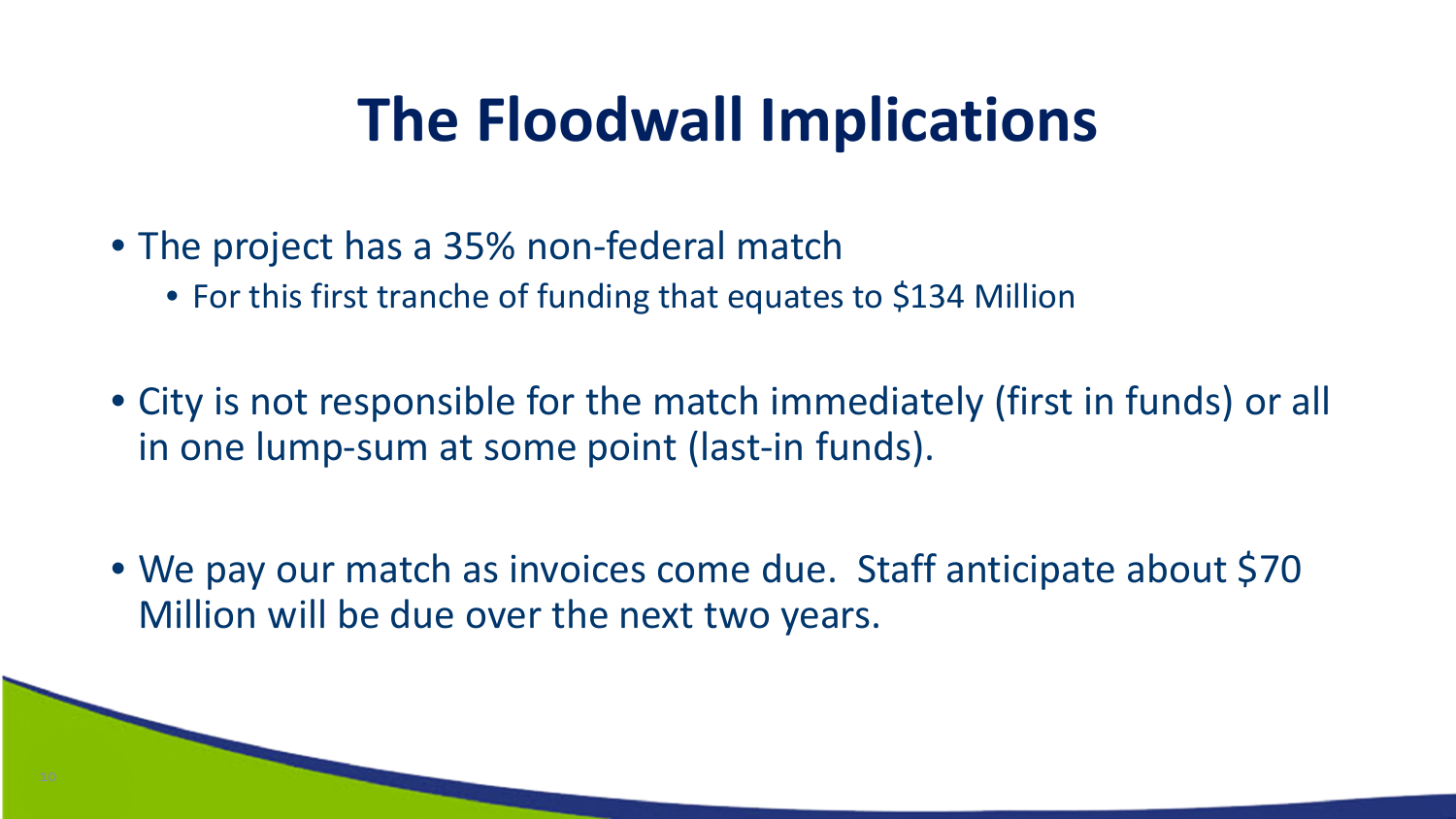# **ARPA Programmatic Spending Categories**

| Program                                     | Amount        |
|---------------------------------------------|---------------|
|                                             |               |
| <b>Continuity of City Services</b>          | \$48 Million  |
| <b>Nonprofit Assistance</b>                 | \$13 Million  |
| <b>Neighborhood Capital Projects</b>        | \$23 Million  |
| <b>Cash Funded Planned Capital Projects</b> | \$64 Million  |
| <b>Broadband Expansion</b>                  | \$6 Million   |
| <b>Total</b>                                | \$154 Million |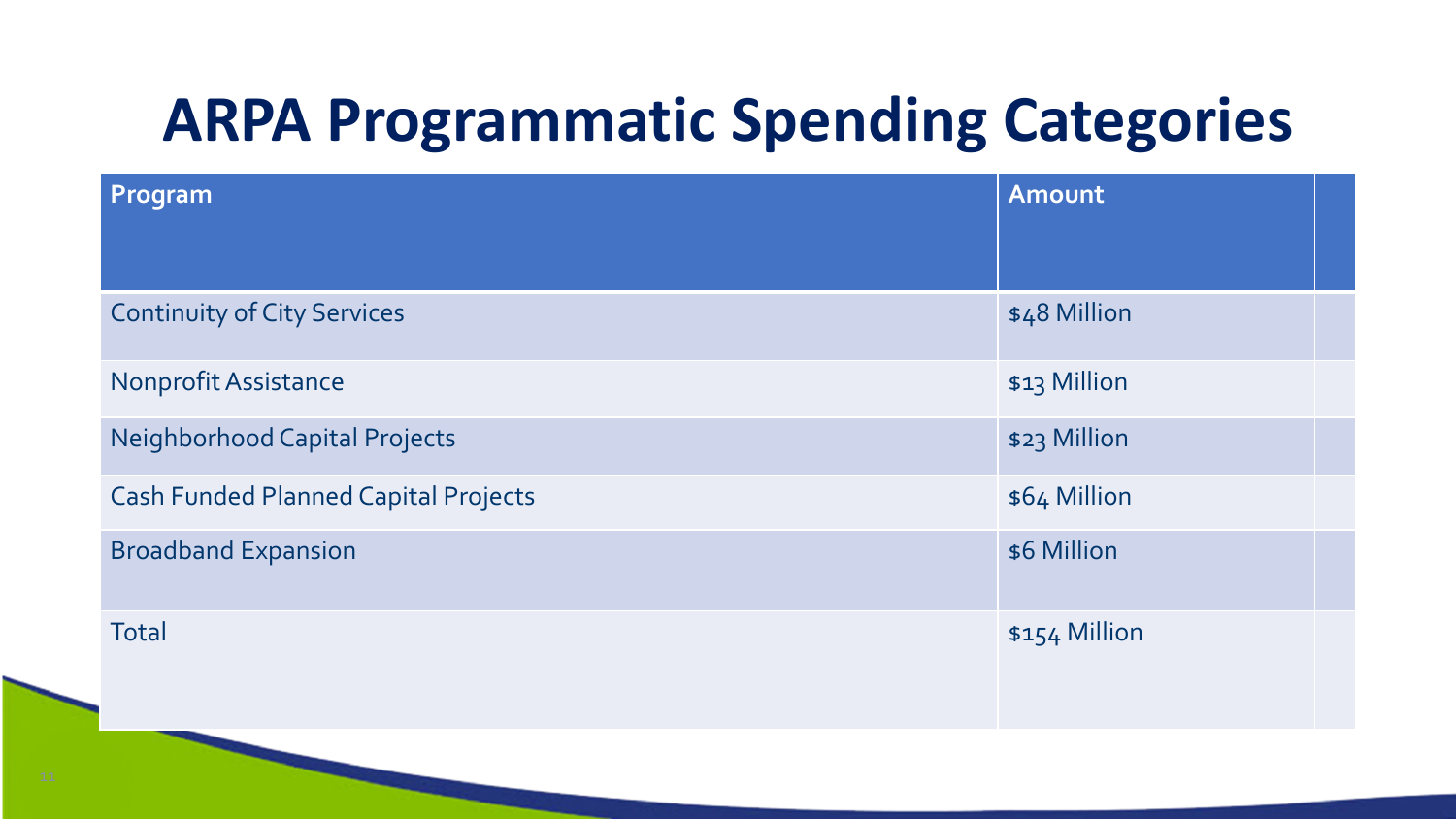# **Broadband Expansion (\$6 Million)**

- Funds to support the Southside Broadband Authority
- Regional effort
- Broadband is an eligible use for SLFRF
- Council has already approved this funding.

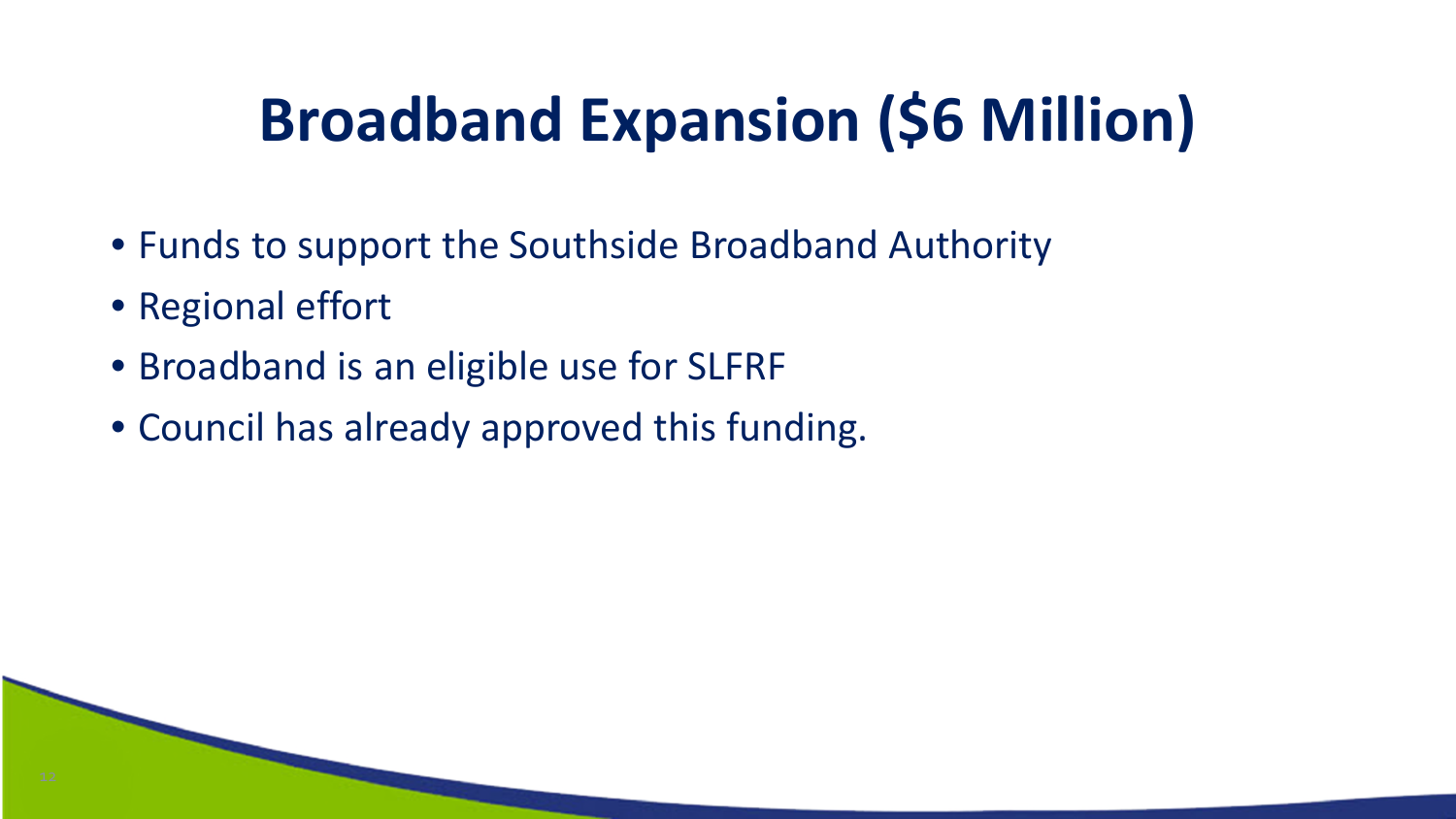# **Continuity of Services (\$48 Million)**

- Allocate \$48 Million of the \$154 Million to replace revenue lost and continue services at current levels without tax or fee increase.
- The terms of the Act would allow council to allocate the entire \$154 Million to this category.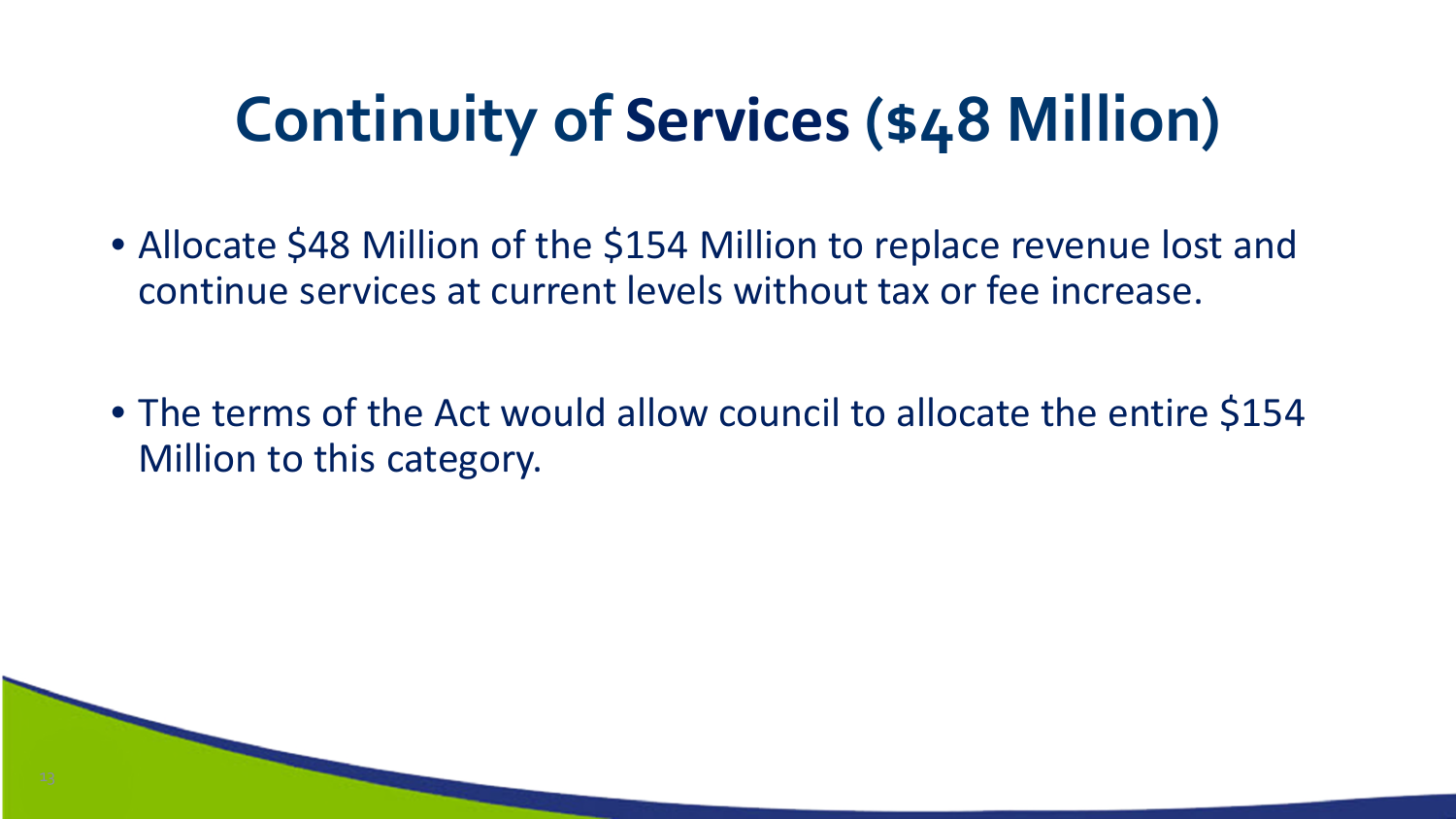# **Cash Funded Planned Capital Projects (\$64 Million)**

- \$64 Million towards planned CIP projects over the next two fiscal years
- Current 5 year CIP is approximately \$60 Million each year.
- Provides a significant benefit to our future debt capacity needs.
	- Flood Wall Match
	- Norfolk Fitness and Wellness
	- Military Circle Infrastructure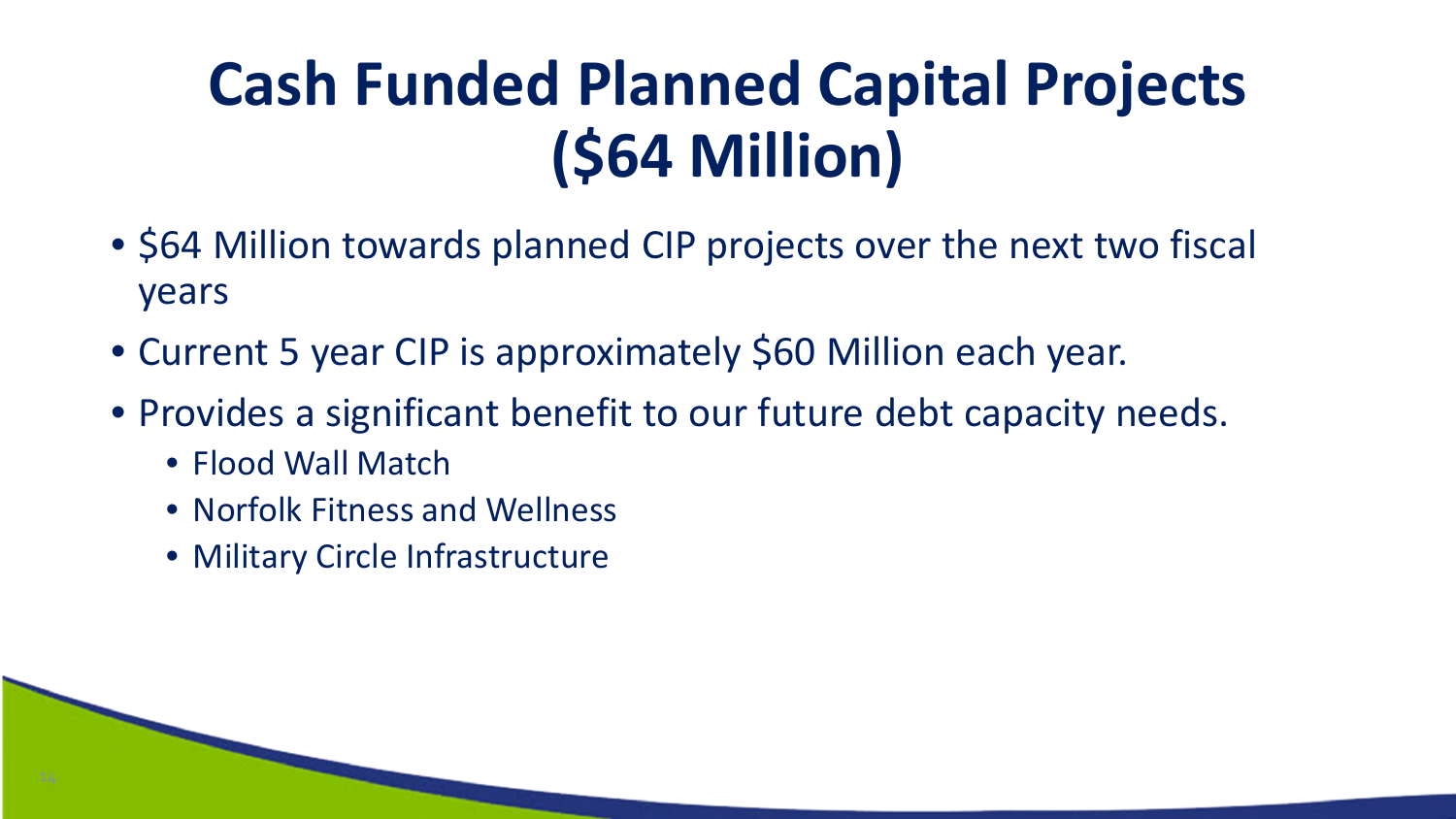# **Neighborhood Capital Projects (\$23 Million)**

- Projects that have a significant impact on a neighborhood
	- While these projects have gone unfunded in previous CIPs, they have significant citizen support and council interest.

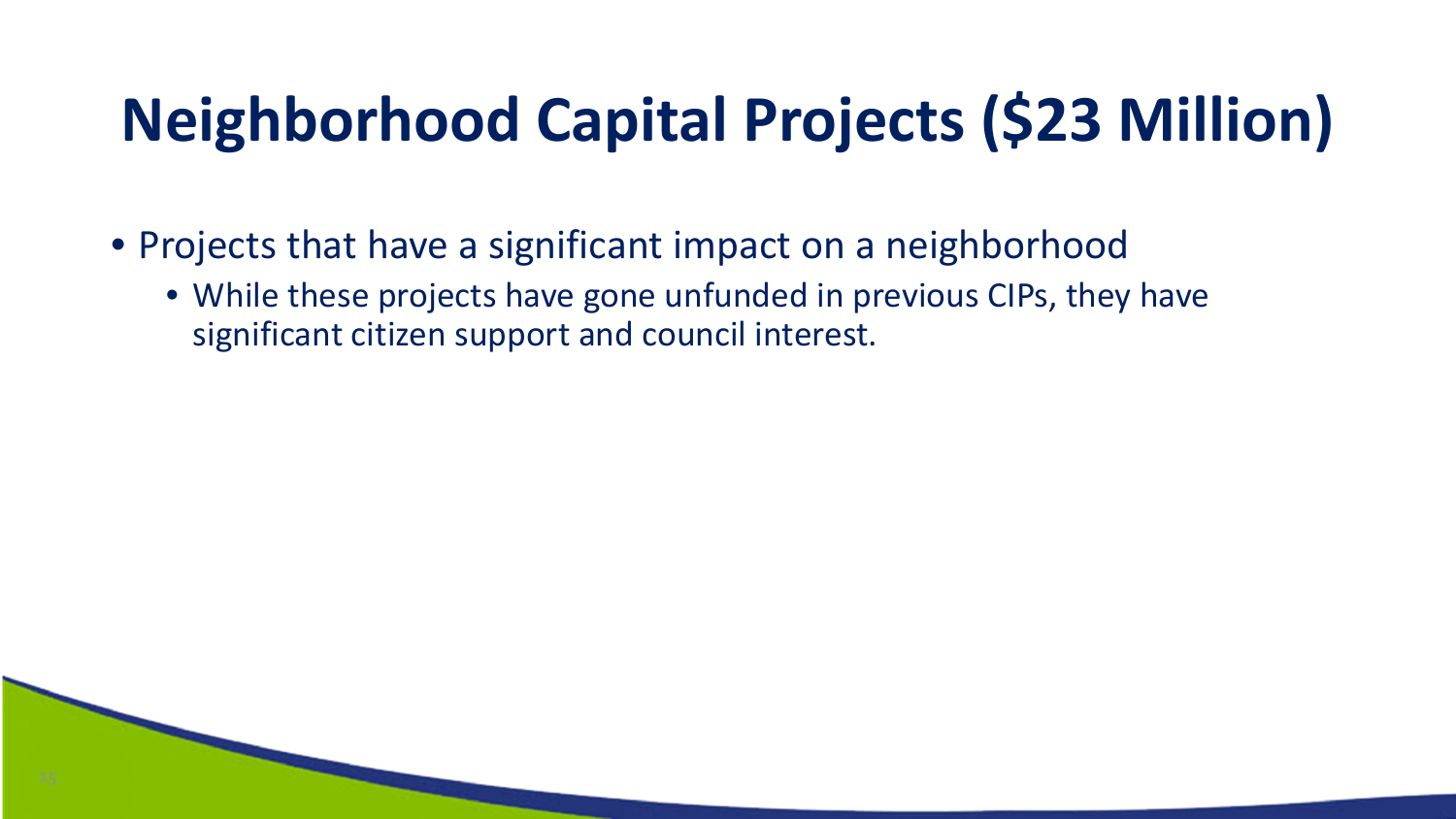### **List of Possible Projects**

| <b>Development of Greenies</b><br><b>Site in Ocean View</b>  | \$1.5M | <b>Granby Street Fishing</b><br><b>Pier</b>                       | \$1.28M           |
|--------------------------------------------------------------|--------|-------------------------------------------------------------------|-------------------|
| <b>Renovation of Barraud</b><br>Park                         | \$4.5M | Improvements to<br><b>Huntersville Park</b>                       | \$700k            |
| Improvements to 23rd<br><b>Street in Railroad District</b>   | \$3M   | <b>Construction of</b><br><b>Mausoleum at Calvary</b><br>Cemetery | \$1M              |
| Improvements to the<br>Virginia Zoo                          | \$3M   | Improved Lighting on<br><b>Athletic Fields</b>                    | \$2M              |
| <b>Expansion of Selden</b><br><b>Market</b>                  | \$1.5M | <b>Pretty Lake Boat Ramp</b>                                      | \$3M              |
| <b>Renovate and Expand</b><br><b>Azalea Baseball Complex</b> | \$5M   | <b>Total</b><br><b>Allocated</b>                                  | \$26.48M<br>\$23M |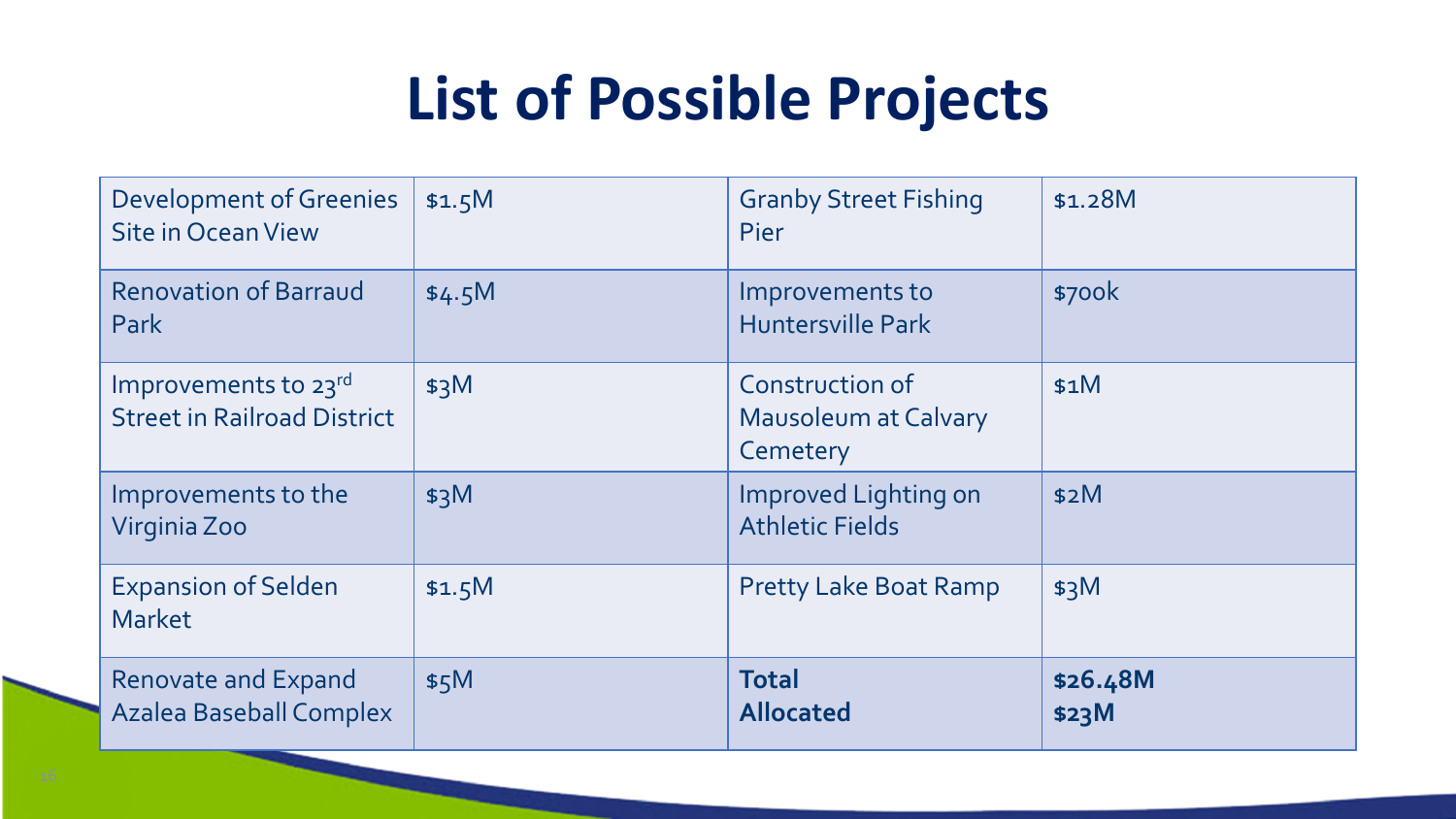# **Nonprofit Assistance (\$13 Million)**

- United Way ALICE Expansion \$1.5 Million
- Norfolk Strong Workforce Initiative \$1.5 Million
- Business Façade/Signage Improvement Program \$1 Million
- Program to Improve Capacity and Capability (PICC) \$9 Million

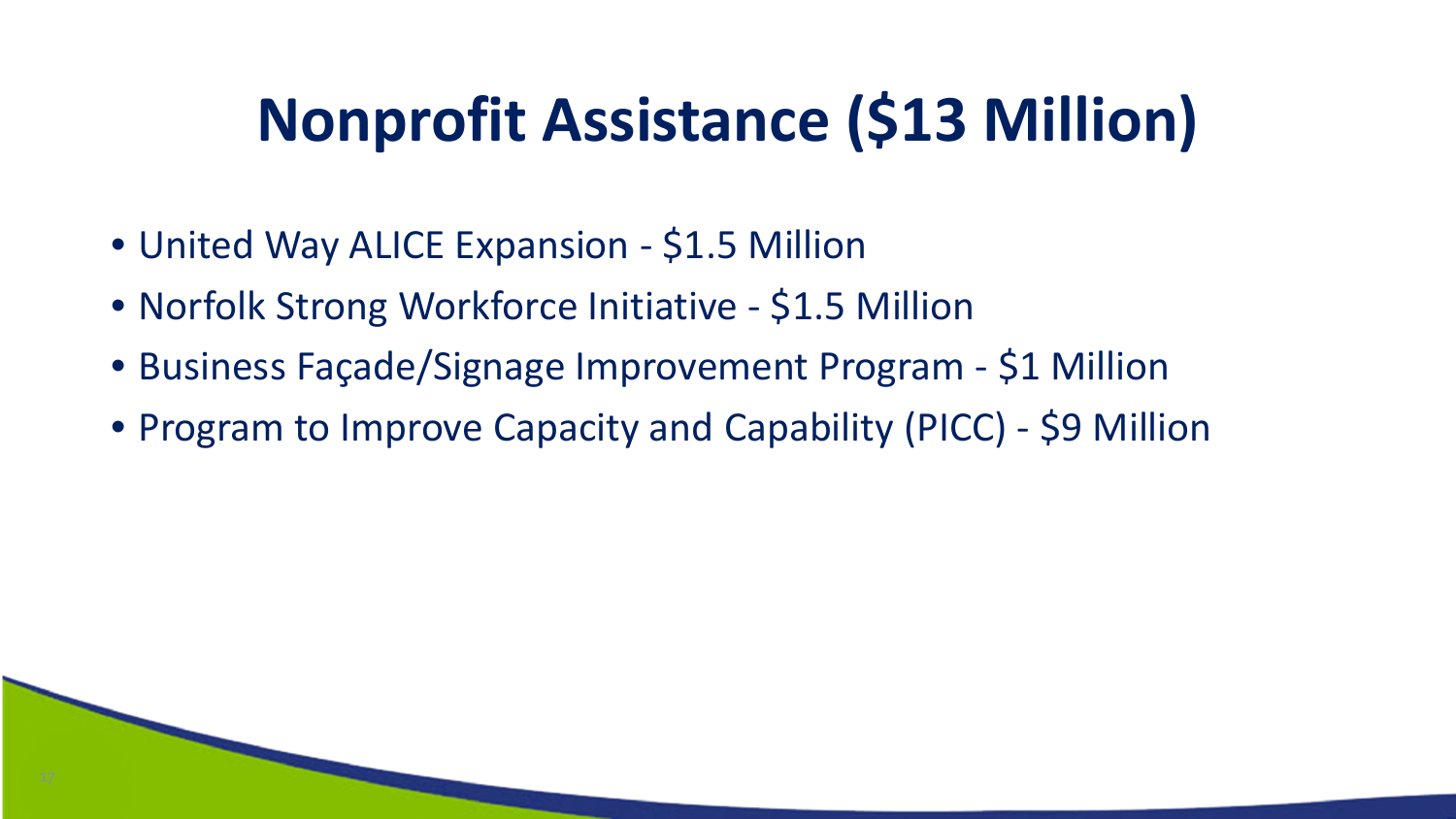# **United Way's ALICE Initiative**

- Asset Limited, Income Constrained, Employed
	- Program focused on households that are above the Federal Poverty Limit but still struggle to make ends meet.
	- **Norfolk has 17% of households in poverty but 40% of household are ALICE qualifying households**
	- Liquidity constrained one unforeseen event can lead to poverty
- We would partner with the United Way on a set of pilot programs to build wealth for these households.
	- Financial literacy
	- Community investment opportunities
	- Upskilling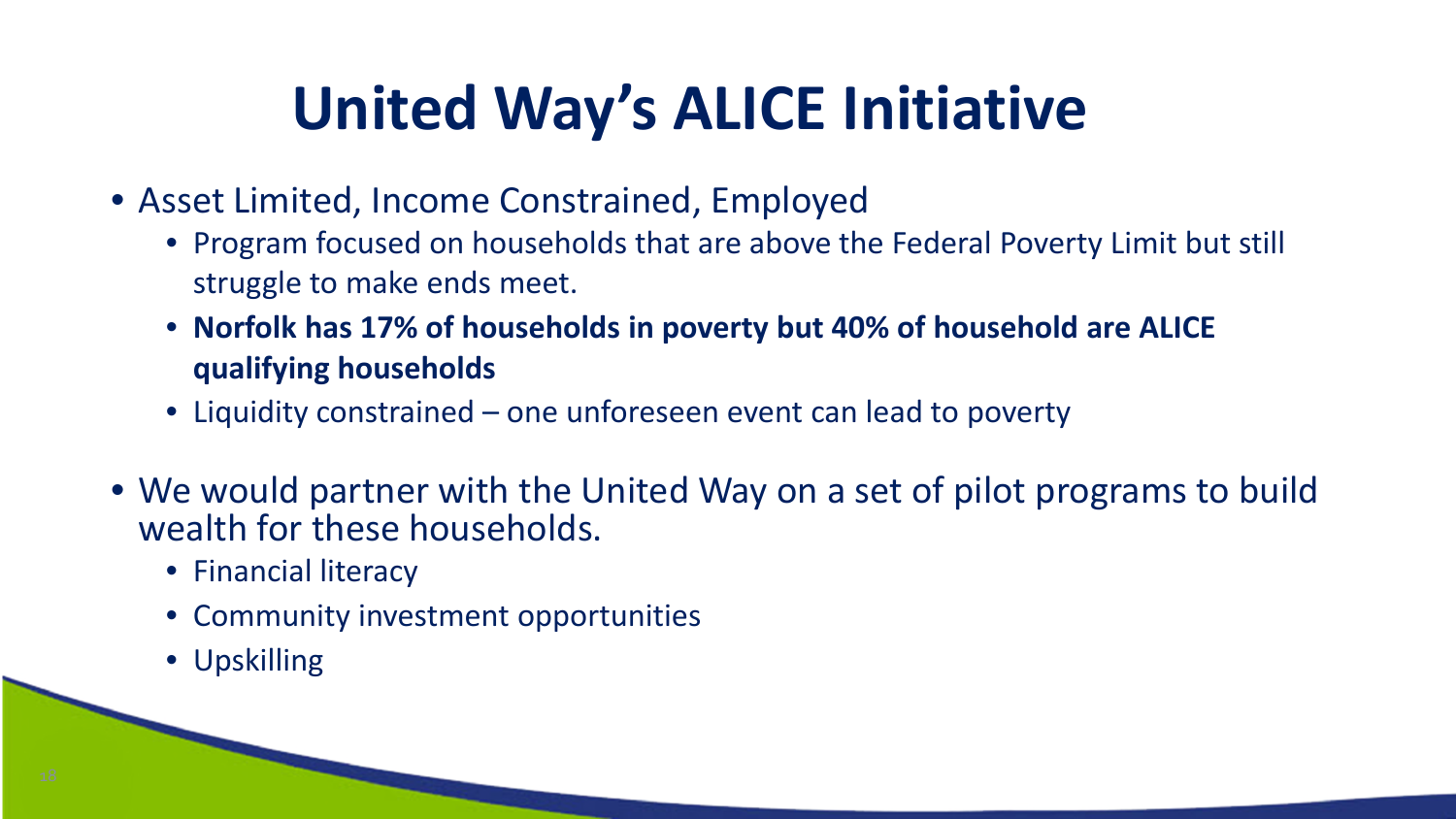# **Norfolk Strong**

- Maritime Trades Training workforce program
	- Education partners provide the training
	- Corporate partners provide jobs at the end
- Our funding will provide service assistance to remove barriers to program entry
	- Childcare stipends
	- Transportation
	- Paid Time-Off for training
- This funding level supports 200 individuals over the three-year period
	- Some of these individuals will also be head of an ALICE household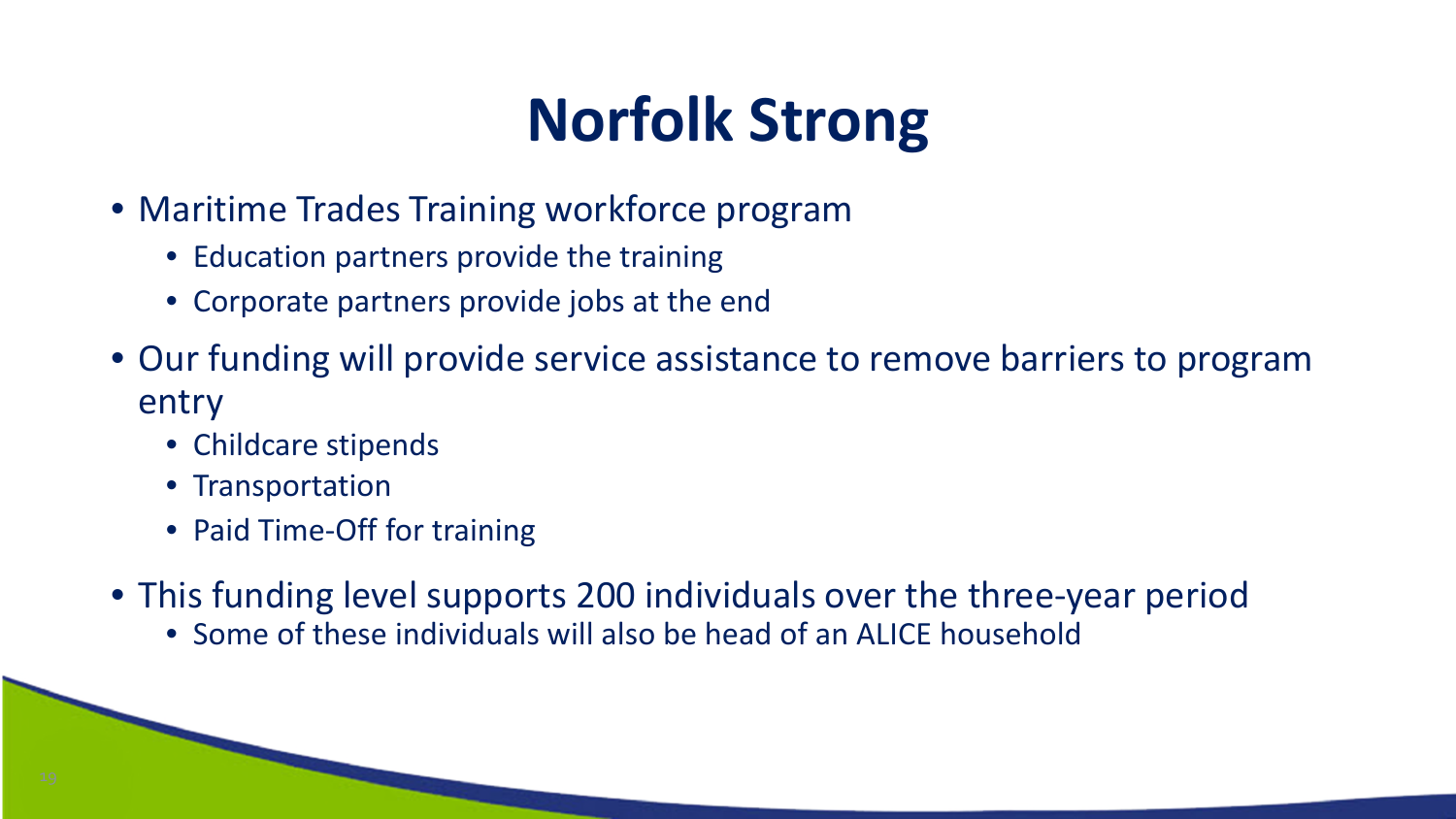# **Business Façade/Signage Improvement Program**

- Focus on small retail businesses
	- SBA definition is a business under \$7.5M in gross annual receipts
	- Previous Federal programs have provided operational assistance to small retailers to get through the pandemic.
	- This funding supports a critical capital need of those same businesses

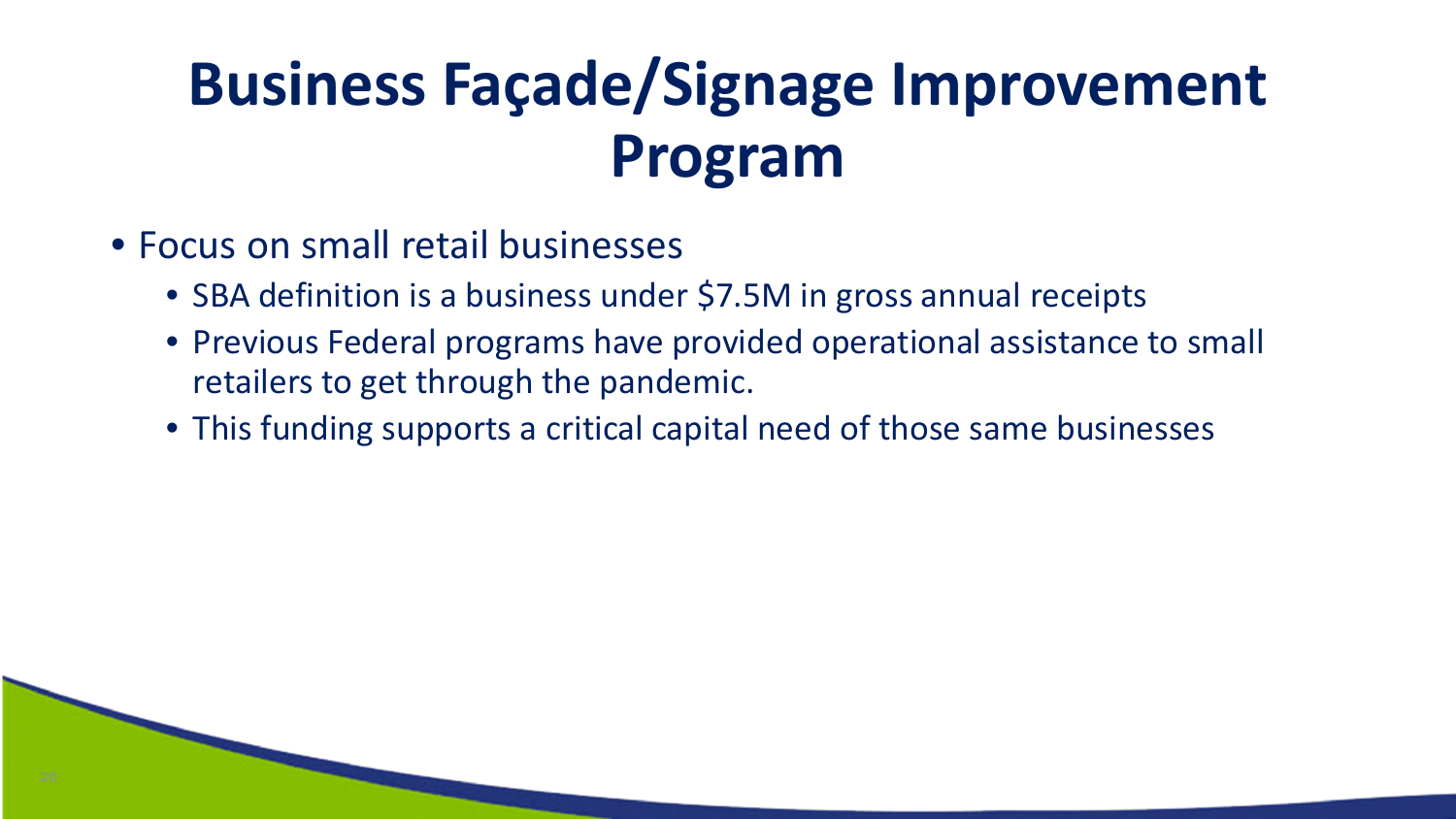# **Norfolk's Program to Improve Capacity and Capability - (PICC)**

- Goal is to provide meaningful funding to nonprofits for expansion of capabilities.
- Citizen/Staff panel will review applications and recommend awards.
- Recipients of grant funds will also receive non-profit training and workshop opportunities.
- Details on eligibility, application process and timeline being developed
	- Key questions:
		- Organization size
		- Maximum award amount
		- Reporting requirements